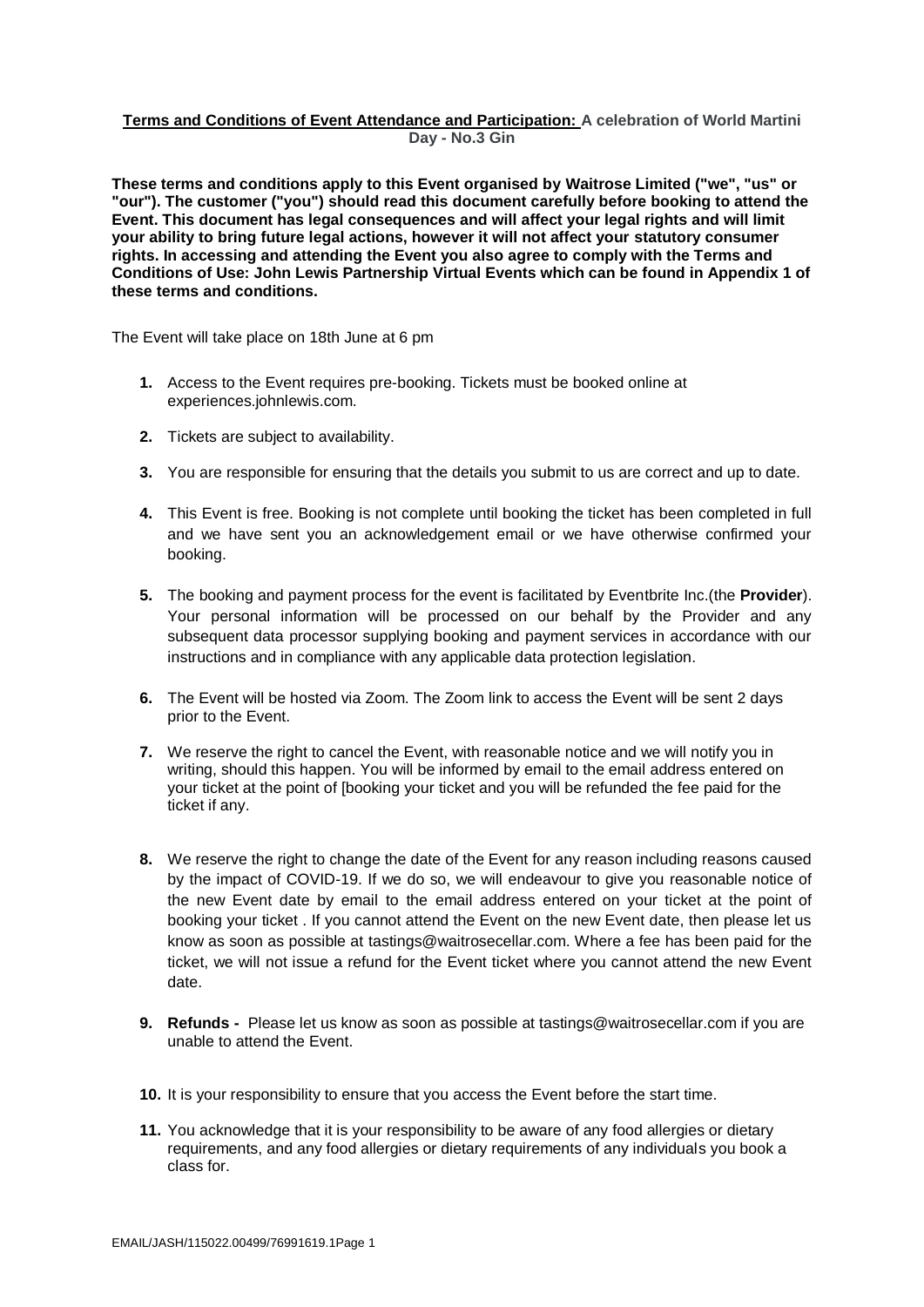You acknowledge that it is your responsibility to adhere to a reasonable standard of health and safety and to maintain a reasonable standard of safe behaviour and food hygiene. In particular, you should be aware of additional safety measures which should be in place when using any sharp or hot implements and you should give these the appropriate level of attention and care when using them. You should not carry out any activity which you are not capable of carrying out safely. You should follow directions as given by the host of the Event, and you acknowledge that it is your responsibility to ensure that all food is cooked properly before being consumed.

For events involving alcohol you agree that you and any participants you have booked this Event for are legally old enough to drink alcohol. You agree that you will consume any alcohol responsibly.

Children must not attend the Event if it involves alcohol. By booking this Event, you confirm that, at the time of the Event, you will be 18 years old or over.

**12.** Except as expressly provided in these terms and conditions, we exclude all representations, conditions and warranties whether express or implied (by statute or otherwise) to the fullest extent permitted by law. We do not seek to exclude or limit our liability to you where it would be unlawful to do so.

Please note that this Event is provided for domestic and private use only. You therefore agree not to use this Event for any commercial or business purposes, and we have no liability to you for any loss of profit, loss of business, business interruption or loss of business opportunity.

You are responsible for your actions whilst attending or participating in the Event. To the fullest extent permitted by law, we accept no responsibility for your actions or the consequences of such actions.

In addition to the terms and conditions detailed above, the following additional terms and conditions shall apply in respect of any John Lewis Partnership virtual event (**JLP virtual event**).

These terms and conditions set out the basis on which the John Lewis Partnership will provide services to you and anyone you book a JLP virtual event for. For the purposes of these terms and conditions, the John Lewis Partnership includes John Lewis Plc and Waitrose Limited ("John Lewis", "us", "we", "our"). These terms and conditions apply to your use of our Virtual Events Services (the **Services**). The Services means all services provided by John Lewis to you for the purposes of booking, accessing and attending events remotely via digital conferencing facilities and the provision of online classes and seminars on a variety of subjects.

By booking a JLP virtual event or otherwise using the Services, you confirm that you accept these terms of use and that you agree to comply with them. You also confirm this for anyone you make a booking for. If you do not agree to these terms, please do not use the Services.

We may amend these terms from time to time. Every time you wish to use the Services, please check these terms to ensure you understand the terms that apply at that time. Your continued use of the services following such change shall be deemed to be your acceptance of such change.

### **Classes**

John Lewis has taken every care in the preparation of the Services and will provide the classes with reasonable care and skill. However, to the extent permitted by applicable law, John Lewis does not represent or warrant the accuracy or reliability of any of the information or content about any goods or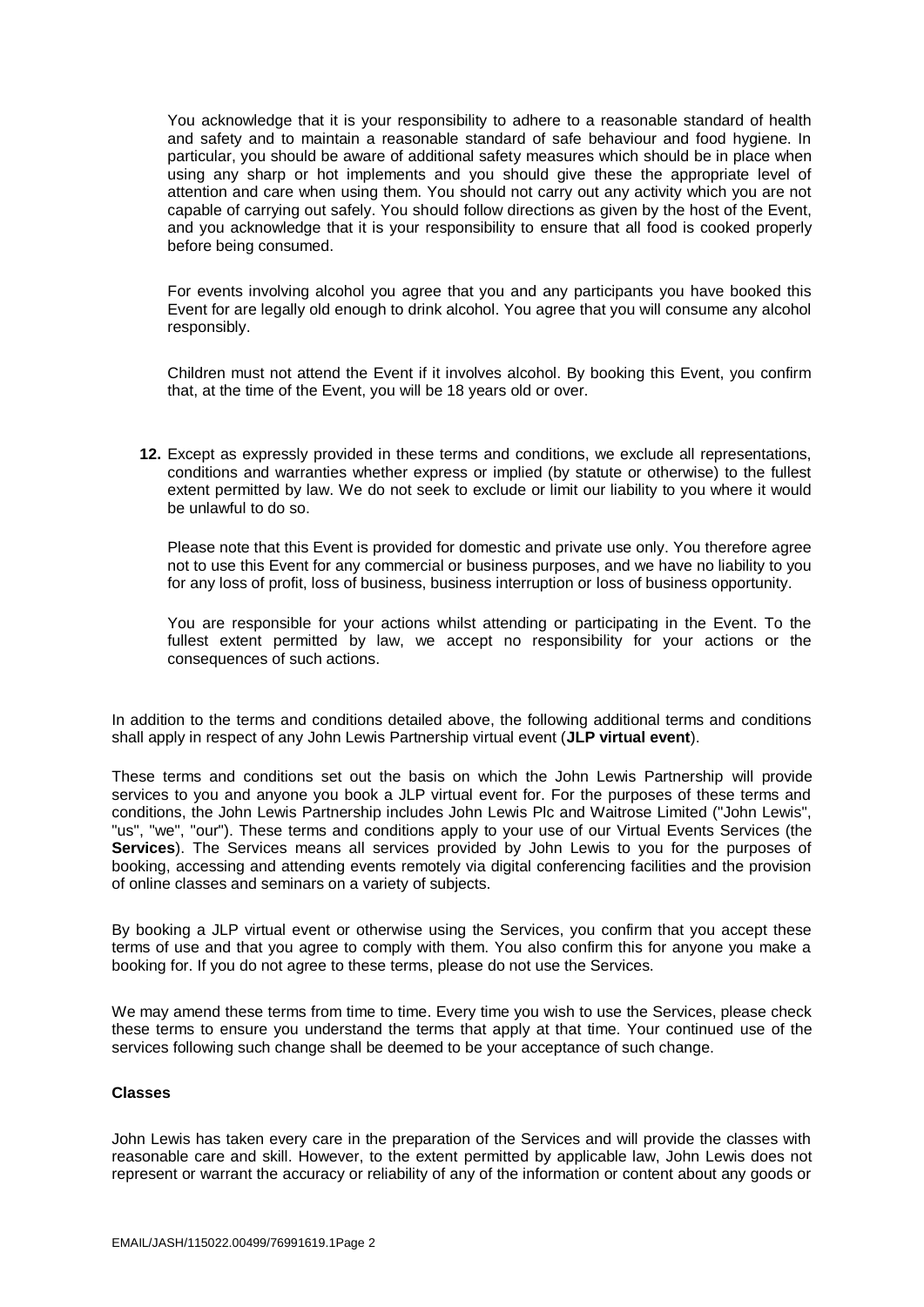services, software or advertisements which are provided or distributed through, or linked, downloaded or otherwise accessed by way of the Services.

We will endeavour to run the JLP virtual event as advertised. However, we reserve the right to make changes, including to the running order and timings for the event prior to the event. Where reasonably possible, we will provide prior notice of such changes. In the event of a significant change to the content of the event then we will on request refund the event ticket price (if any).

No warranty is given that the JLP virtual events or associated services shall be available on an uninterrupted basis.

You must be at least 18 years old to book a JLP virtual event or 18 years old to book and participate in a JLP virtual event which has alcohol as a subject matter. Children may attend classes which are unrelated to alcohol but must be accompanied by a parent/guardian over the age of 18. The accompanying adult will be solely responsible for any child or children attending a JLP virtual event. By booking any JLP virtual event, you warrant that at the time of the event you will be at least 18 years old or over, or, in the case of events relating to alcohol, 18 years old or over.

### **Payments & Cancellations**

If a fee is applicable for the booking of any JLP virtual event, this will be communicated to you in the terms and conditions specific to the event in question and at the time of booking, in advance of any payment. Any personal data collected through the booking process will be processed in line with our Privacy Policy and the terms and conditions detailed below under "Privacy & Security".

We will not be responsible for any remedy for inconvenience or other related costs that you may incur resulting from the cancellation, postponement or changes to any JLP virtual event.

### **Conduct**

We will not tolerate any behaviour or conduct which, in our reasonable opinion, poses a danger or causes or is likely to cause nuisance, annoyance, offence or distress to any participant of a JLP virtual event, and we may terminate a class immediately if any participant displays conduct of this kind. We reserve the right to blacklist you from our services and/or take any appropriate legal action, in the event that a legitimate complaint is made about your conduct during a JLP virtual event.

You must not use equipment for recording or transmitting (by digital or other means) any audio, visual or audio-visual material or any information or data of the JLP virtual event. Any recording made of an event in breach of the conditions shall belong to us.

You may be refused admission to, or be asked to leave, the JLP virtual event at any time if:

- (a) you fail to comply with any of the Conditions or any instructions given by us, our employees or agents;
- (b) in our reasonable opinion you are unfit to attend the event;
- (c) your ticket(s) are void; and / or
- (d) the host (acting reasonably) considers it appropriate.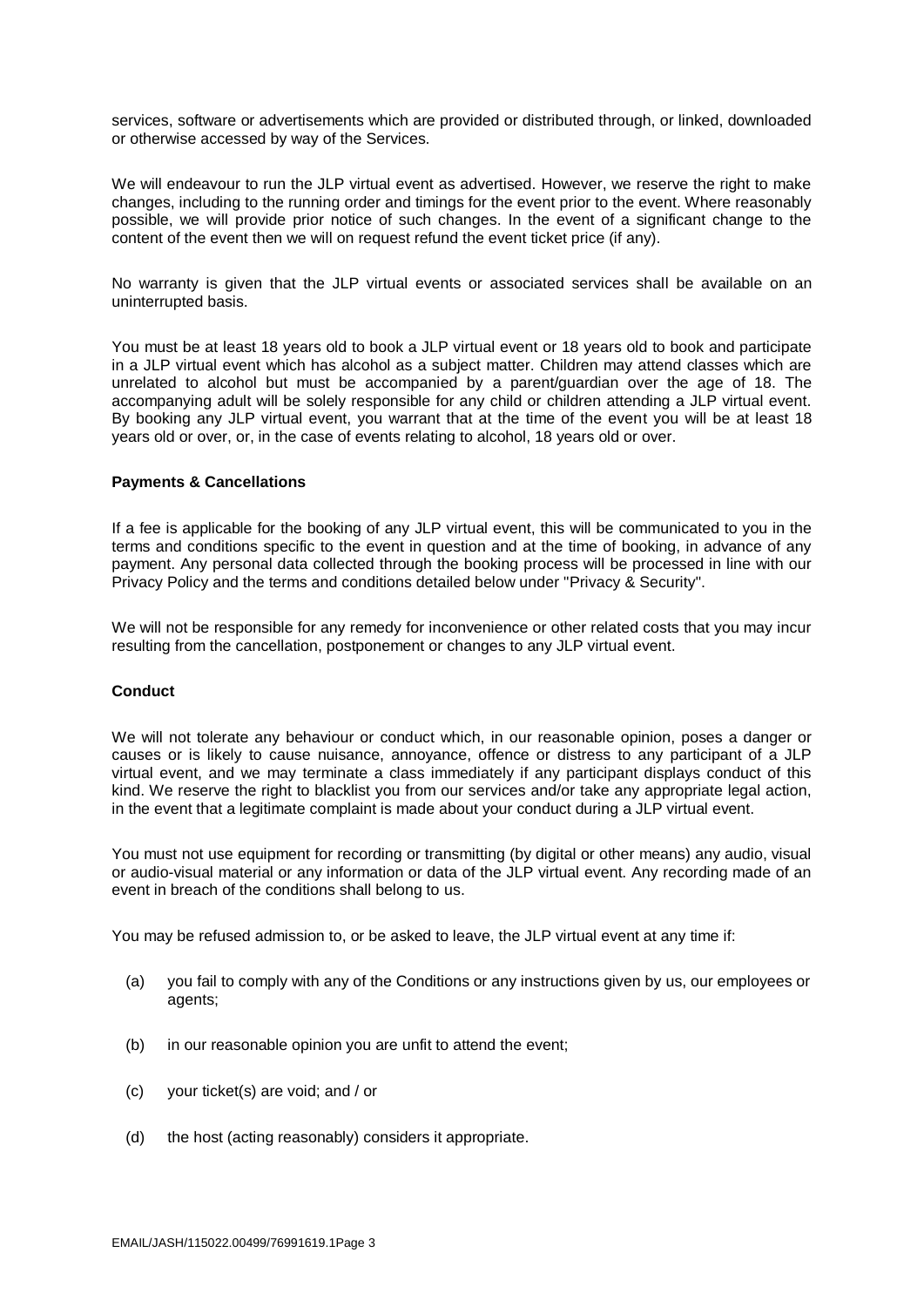If you are asked to leave, you will not be entitled to a refund nor will we be responsible for any other loss or expense incurred in association with attending the event.

If you are asked to leave a JLP virtual event, you must do so promptly and without disturbing others.

### **Privacy & Security**

When you sign up for any JLP virtual events or otherwise use our Services, we will process any personal data you may submit to us in accordance with our Privacy Policy, which can be found here [https://www.johnlewis.com/customer-services/shopping-with-us/privacy-notice.](https://www.johnlewis.com/customer-services/shopping-with-us/privacy-notice) When you use the Services, John Lewis Plc is the data controller of your personal data.

The personal data we collect about you may include your name, date of birth or age, email, address, telephone number, debit/credit card details, image/video and audio recordings (when you attend or participate in a virtual class), and marketing preferences.

We will process your personal data in order for us to fulfil our contractual obligations to you (e.g. to provide you with the service you have asked for, such as virtual classes), for compliance with our legal and regulatory obligations, where you have consented to us processing your personal data (e.g. to receive marketing and updates from us) and where such processing is necessary for the fulfilment of our legitimate interests. Our legitimate interests include, being able to effectively communicate with you about the services you have asked us to provide, keep effective records, sell part or all of our business to a future purchaser, to effectively manage and administer our business, to ensure the safety and security of the Services and those that use it, and sending you marketing and updates.

We will collect your personal data when you visit our website, sign up for a JLP virtual event or otherwise avail of any of our Services, subscribe for marketing and updates from us, comment on any of our products and services, and contact us with any queries or complaints. Please see our Privacy Policy for further details on when we collect your personal data. If you choose to sign another individual up for a JLP virtual event, you acknowledge and agree that you will only do so if you have consent to do so from that person. You further agree to inform the relevant person that their personal data will be processed by John Lewis in accordance with our Privacy Policy and these terms and conditions.

The personal data you submit in the course of booking a JLP virtual event or when otherwise using the Services, may be shared with trusted third parties where this is necessary to provide the Services. These third parties may include IT companies that support our website and business systems, partners that help us manage your booking and partners that provide the online platforms which allow you to access the JLP virtual events. We may also share your personal data with other companies in the John Lewis group where this is necessary to provide you with your requested services, or where we have a legal or legitimate business need to do so. Further details of who we share your personal data with are available on our Privacy Policy.

In certain circumstances, it may be necessary for us to transfer your personal data to countries outside the European Economic Area (EEA), such as the USA. This will usually be the case where our trusted third party partners and suppliers are based in non-EEA countries. Where we transfer any personal data to a country outside the EEA, we will always do so in compliance with applicable laws (including data protection laws). This will normally involve transferring your personal data to a non-EEA country:

- 1. on the basis that the recipient country offers an adequate level of protection for your personal data;
- 2. under EU Commission approved Standard Contractual Clauses; or
- 3. under an approved data sharing scheme, such as the EU-US Privacy Shield framework.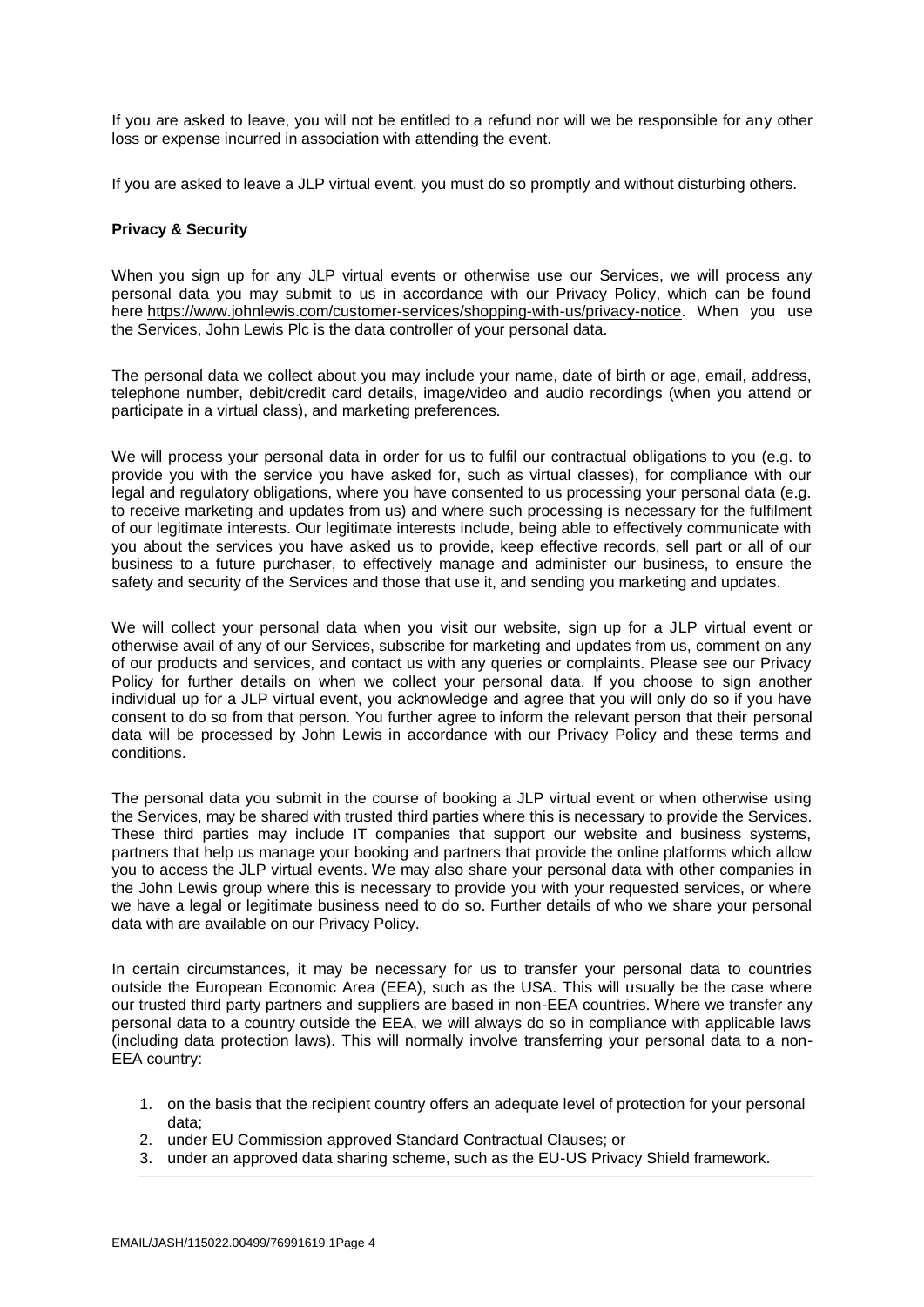If you would like further information on the transfer of your personal data to non-EEA countries, or if you would like to see a copy of the safeguards put in place to protect your data, please contact us at the details provided in our Privacy Policy.

You have a number of rights in relation to your personal data. This includes the right to ask us to access, correct, erase, object to the processing of or restrict the processing of your personal data. Additionally, you also have the right to ask us to transfer your personal data to a third party where possible, and the right to withdraw your consent to our processing of your personal data (where we obtained your consent to process your data). For further information on the rights that you have, and how you can exercise them, please see our Privacy Policy. Please be aware that if you choose to exercise certain rights (such as the right to erasure or objection), it may no longer be possible for us to provide you with the services or information that you have asked for.

We will not retain your personal data for longer than necessary to provide you with the services that you have requested, or if longer, the period of time required by applicable laws and regulations.

JLP virtual events may include a feature that allows video, audio and any documents and other materials to be exchanged or viewed during a session and we may record JLP virtual events for safety and security purposes. The recordings may capture any images, video and audio transmitted during a class by any participant depending on which communicative features are enabled. By joining a JLP virtual event, you consent to such recordings.

For further information on how we process your personal data, including who you can contact if you have any queries or complaints, or if you would like to exercise any of your data rights, please see our Privacy Policy.

# **IT Security**

If you choose, or you are provided with, any user identification code, password or any other piece of information by us, or by a third party provider, as part of the Services, you must treat such information as confidential.

We do not guarantee that our site, or the provision of the Services, will be secure or free from bugs or viruses. You are responsible for configuring your information technology, computer programmes and platform to access our site. We recommend that you use your own virus protection software.

### **Intellectual Property**

We are the owner or the licensee of the intellectual property rights in our websites and the JLP virtual events, as well as any JLP virtual event materials. Those works are protected by copyright law, and all such rights are reserved. You must not use any part of the JLP virtual event content or materials for commercial purposes without obtaining a licence to do so from us or our licensors.

### **Miscellaneous**

These terms and any dispute or claim (including non-contractual disputes or claims) arising out of or in connection with them or their subject matter or formation shall be governed by and construed in accordance with the law of England and Wales. The courts of England will have exclusive jurisdiction for any dispute arising under or in relation to them. If any provision of these terms and conditions is found to be unlawful, void, or for any reason unenforceable by a court, then that provision shall be deemed severed from the rest of these terms and conditions and shall not affect the validity and enforceability of the remaining provisions. No delay or failure by us to exercise any powers, rights or remedies under these terms and conditions will operate as a waiver of them, nor will any single or partial exercise of these powers, rights or remedies preclude any other or further exercise of them.